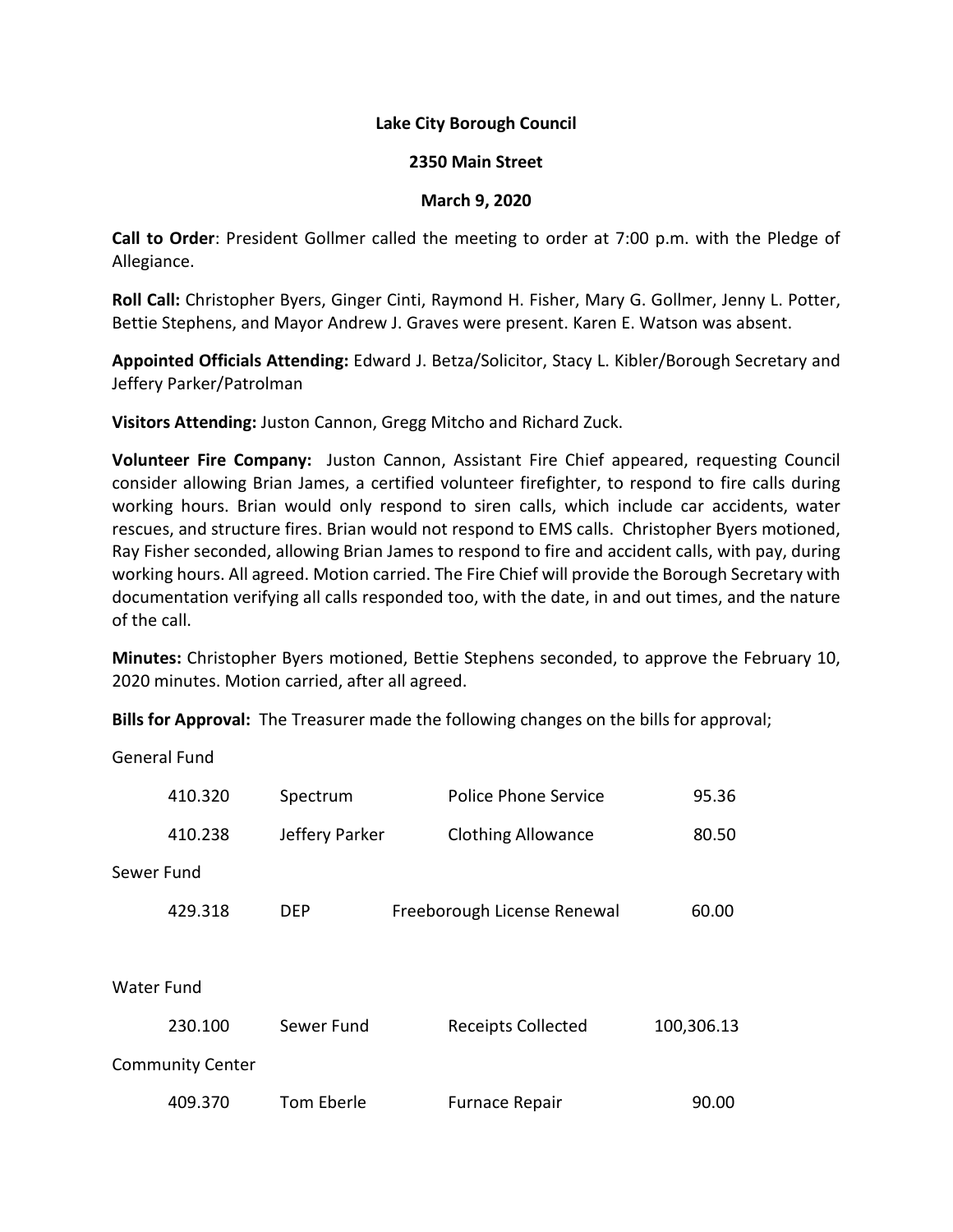Christopher Byers motioned, Bettie Stephens seconded, to approve the March Bills as amended. All agreed. Motion carried.

**Sewer Plant:** A twenty-five year old, rebuilt main lift pump at the wastewater treatment plant needs to replaced or rebuilt. The cost to rebuild the pump is \$7,000 and the estimate cost to purchase a new pump is \$16,000. Christopher Byers motioned, Ginger Cinti seconded, to purchase a new main lift pump at the wastewater treatment plant. All agreed. Motion carried.

**Police Department:** Officer Parker is requesting permission to apply for a grant offer by the PA Liquor Control Board Grant, to reduce underage and dangerous drinking. The grant will cover overtime and alcohol related equipment expenses. Ginger Cinti motioned, Christopher Byers seconded, to allow Officer Parker to apply for funding through the PA Liquor Control Board. All agreed. Motion carried.

**Fuel Pumps:** Council requested the Borough Secretary ask Girard Borough if they would be willing to wire a power feed to fuel pumps.

**Interview Room:** Chris Byers motioned, Ray Fisher seconded, to purchase a prisoner detention bench. Purchase contingent on the lowest of three quotes. All Agreed. Motioned carried. This will allow officers to handcuff prisoners to the bench during interview.

**Community Center:** The following three quotes were received to replace the furnace at the Community Center:

| Pilewski Plumbing Inc.        | \$1,851.70 |
|-------------------------------|------------|
| Tome Plumbing Heating and A/C | \$2,850.00 |
| Thomas Erble                  | \$3,400.00 |
| Off Road Plumbing & Heating   | \$3,820.00 |

Ray Fisher motioned, Christopher Byers seconded, to accept the quote from Pilewski Plumbing Inc. All agreed. Motion carried.

**Streets Employee:** Ginger Cinti motioned, Christopher Byers seconded, to hire Joshua Blystone at \$14.00 as of March 12, 2020, contingent on passing the preemployment physical, drug screen and background. All agreed. Motion carried. Joshua will not be eligible for health insurance for one year.

**Erie County COG:** Christopher Byers motioned, Ginger Cinti seconded, to participate in the Erie County Cog Gas and Diesel purchasing bid. All agreed. Motion carried.